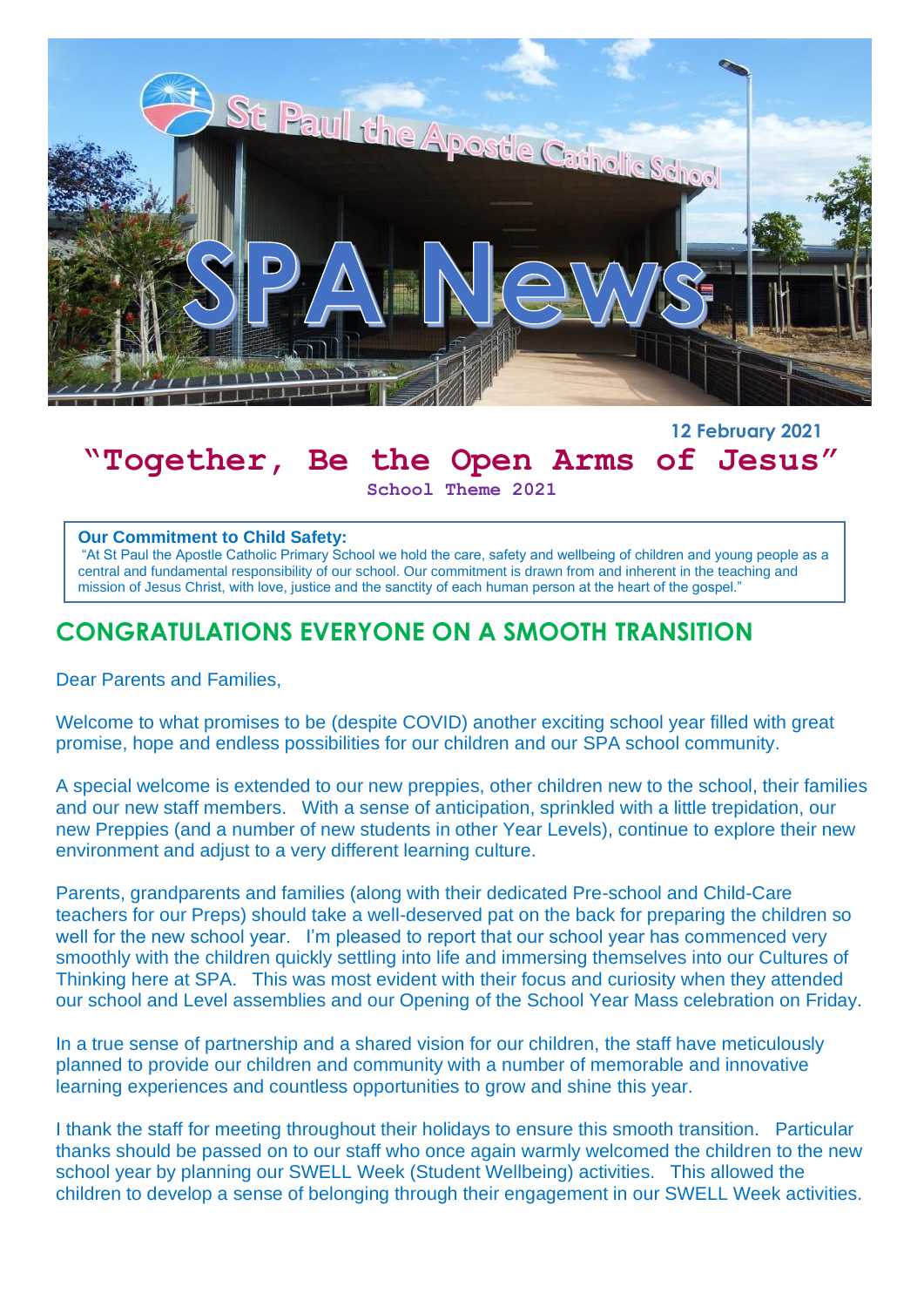# **COVID19 UPDATE – SNAP LOCKDOWN**

As all Victorians are by now aware, the Victorian Government unexpectedly announced a SNAP LOCKDOWN to prevent the spread of the coronavirus (COVID-19) across our entire state.

As a result, in line with the directions issued from Victoria's Chief Health Officer, the CECV (Catholic Education Commission of Victoria) informed us yesterday afternoon that our all Victorian Catholic schools will move to a period of remote and flexible provision from **Monday 15 February to Wednesday 17 February** inclusive.

### **Essential Workers – Parents Intention Form**

Considering the short notice and the snap lock-down period which brought confusion and frustration to many Victorians, our school will provide On-site supervision *"for children whose parents are considered essential workers as listed, cannot work from home and where no other supervision arrangements can be made."*

NB: **A Parents' Intention form for Essential Workers** will be sent home to families this afternoon via School Stream to enable families with current permits to access the on-site supervision during the three days.

### **Remote Learning**

Like many families, we were taken by surprise and in disbelief with the Premier's announcement of the snap lockdown period yesterday, which left many businesses, schools and our community scrambling to make sense of the implications by the close of business yesterday. The short notice impacted on the provision of learning for our children at home for the three school days.

As this is only three days absent from on-site school, children are expected to continue daily reading and creative play at home. Parents may wish to discuss our school theme for 2021, "Together Be the Open Arms of Jesus" with their children, learn more about the Italian language as well as revisiting our learner dispositions (Responsible, Collaborative, Respectful, Inquiry, Resilient and this year's new learner disposition Inclusive) to gauge their understanding and to extend their thinking.

### **SPA School Website - Remote Learning Link**

SPA families are also invited to visit our School Website (www.spadoreen.catholic.edu.au) during Monday, Tuesday and Wednesday and familiarise yourself with our Remote Learning link on the Home page.

This will enable families to explore the variety of engaged purposeful learning opportunities planned for the children during the previous lockdowns last year. There are many interactive tools and new learning opportunities for the children to engage in over the three days before they return to school on Thursday (restrictions permitting). At the same time, when our staff are not rostered on for on-site supervision, they will be developing new learning opportunities to upload onto their Remote Learning page for 2021 in the event that an extended lockdown period becomes a reality.

### **Cultures of Thinking Implications**

As a contemporary school, well-known for our Cultures of Thinking approaches, we remain firmly committed to designing learning that will engage the children, stimulate their curiosity and love of learning and provide them with opportunities to develop resilience and to experience success. Therefore, we will continue to refrain from providing an over-abundance of repetitive worksheets for the children as our young learners are not familiar with this style of learning.

### **Camp Australia will still Operate Before and After School**

I was pleased to be informed by Camp Australia that they were resourced and ready to continue to provide OSHC service as planned**.** Camp Australia has already communicated this to our families who are registered users of the program and children of essential workers.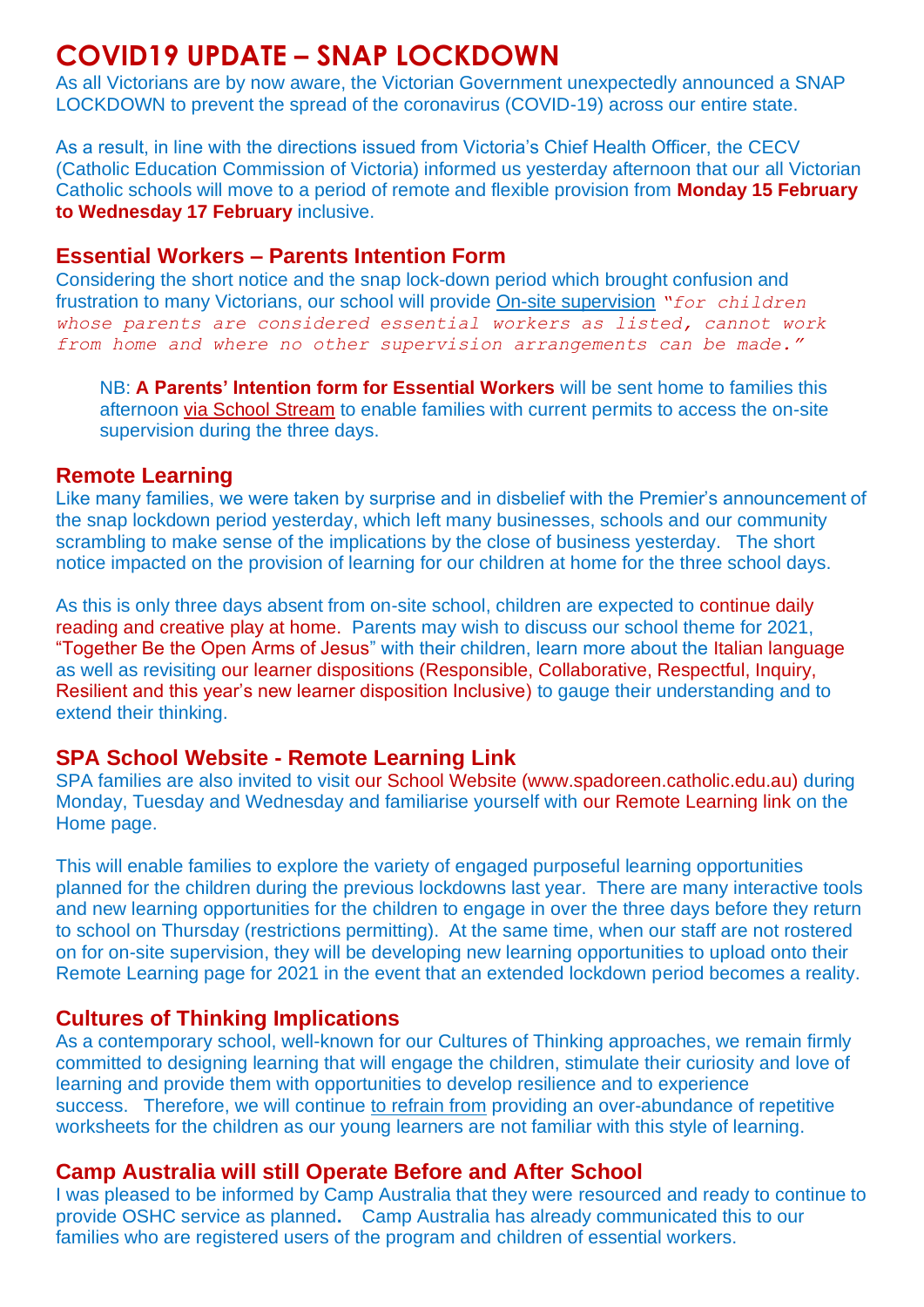Additionally, current booking levels for Monday 15 February to Wednesday 17 February do not accurately reflect the need for care and, in order to comply with government direction, **Camp Australia has cancelled all previously made bookings for these days.**

Should families meet the above eligibility criteria and still require Outside School Hours Care, **they must visit the [Parent Portal](https://link.campaustralia.com.au/l/?id=240008A2D8E0F2EF8D24357ABCE8849EF6&h=E9B03&tid=73cb3db9-baa0-4146-a516-9d438a950629) on the Camp Australia website [\(www.campaustralia.com.au\)](http://www.campaustralia.com.au/) to register their priority status and rebook their care as they need it.**

## **School Hours: 8.55am – 3.25pm**

Parents are reminded that children are welcome to enter our school environment when gates open from **8.40am** (from 8.30am during COVID) and families may enter into the classroom learning spaces from **8.40am**, giving them ample time to unpack and settle in before sitting around the prayer cloth at **8.55am** sharp. To ensure that the children are calm and focused before the 8.55am bell, **ball games and the Adventure playground are not permitted before school.**

## **Absences and Late Arrivals (After 8.55am)**

**In compliance with our Child Safety Policies,** we follow Government Legislative requirements and Catholic Education Melbourne directives and therefore **children who arrive after 9.00am will be marked on our electronic roll as absent.** Parents will then be notified electronically alerting them that their child is absent and are required to provide an explanation to be formally recorded.

If your child is absent, please inform the school office in writing, emails, in person or through our school's Flexi-buzz App. **For late arrivals after 9.00am, a parent or carer must accompany the child to the school office, sign them in and collect a late pass.**

## **SWELL WEEK**

**SWELL Week (Student Wellbeing Week)** was introduced here at SPA in our first year (2015) and now occurs in the first full week of each school year and the first day of each term. Our children and staff have been engaged in a variety of challenging and enjoyable learning activities aimed at helping them to assimilate into their new learning environment.

Throughout SWELL Week, our children and staff have had the opportunity to share their own personal stories, explore their hopes and dreams for their classroom and learning environment (Class Memorandum) and develop their shared expectations for the way people learn and play and treat each other. **The Class Memorandum** includes a joint summary of what the children sharing what they **VALUE, STAND FOR and BELIEVE** in.

**We believe that SWELL Week builds resilience, promotes wellbeing and inclusiveness and provides the platform for a successful year of learning.** I thank the teachers, staff and Student Wellbeing Team (led by Jenny McCormack - Student Wellbeing Leader and School Counsellor) for planning this very effective transition program.

## **"Together Be the Open Arms of Jesus"School Theme 2021**

Throughout SWELL Week, the children in each Year Level have used the a variety of **thinking routines** including the **Chalk Talk** (a conversation on paper without speaking), or the **3 Y's** (Why does it matter to me, our community and the world) to unpack and deepen their understanding about our school theme for 2021, *"Together Be the Open Arms of Jesus"*.

This enabled them to make connections with the previous school themes and to strengthen their understanding about living out the gospel values and Jesus' commandment to love one another by helping, being inclusive and welcoming others.

This theme builds upon our previous themes "Be the Hands, Heart and Voice of Jesus" 2020, "Love One Another As I Have Loved You" 2019, "We Are Called To Be More" 2018 and "We Walk Together As One" 2017.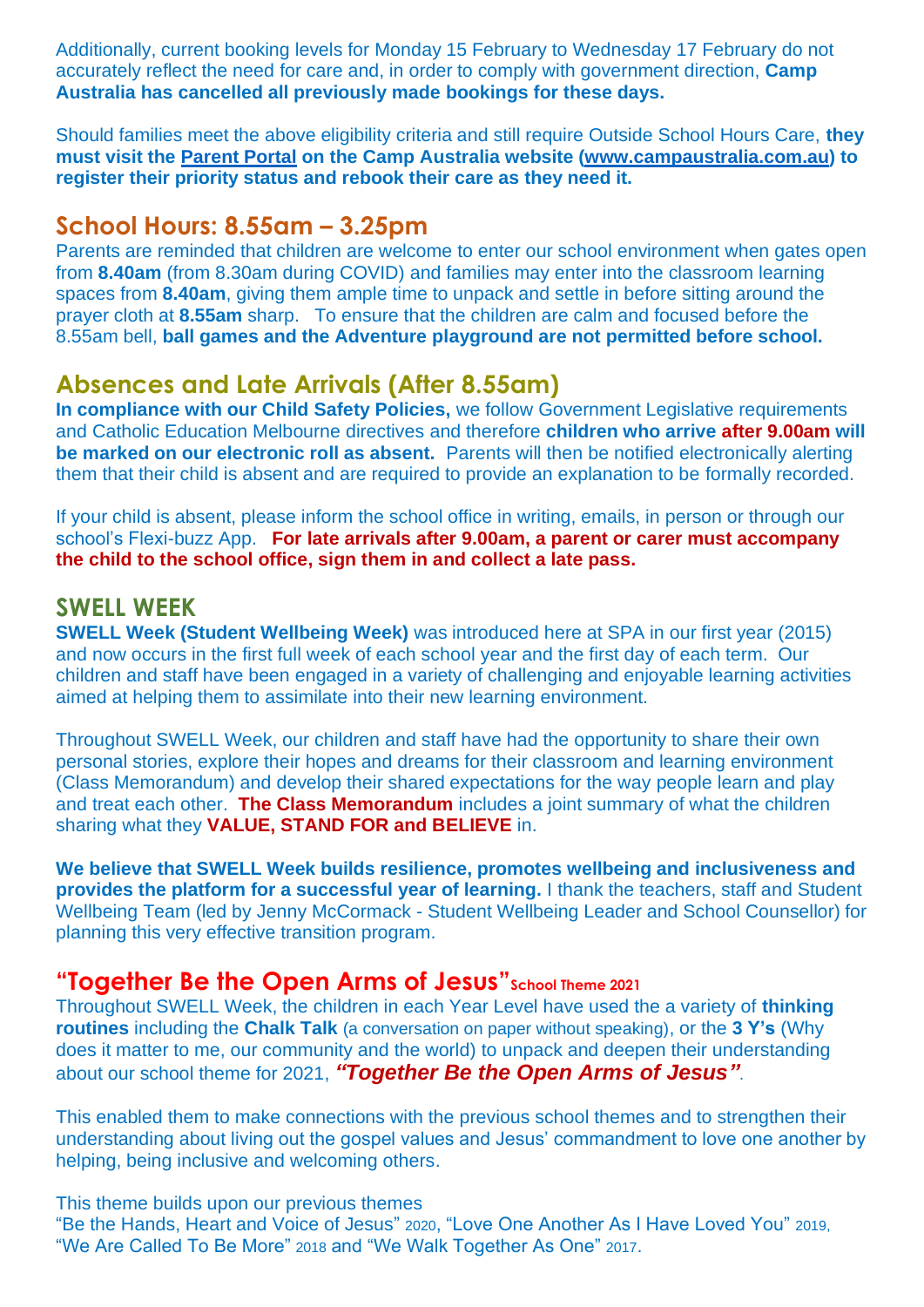As part of SWELL WEEK, we reflected on our school theme and used the **3Y's thinking routine** to unpack our understanding by considering personal, local and global connections. We were given the opportunity to respond and share our thoughts on three questions:

- Why might this theme matter to me?
- Why might this theme matter to our community?
- Why might this theme matter to our world?

## **Making our Expectations Visible**

To further enhance our learning culture here at SPA and with an emphasis on safety and wellbeing, each class also selected an area around the school environment highlighting the behaviours and attitudes expected within these areas. The school photographic displays and captions placed at strategic locations around the schools such as the toilets, kiss and drop and welcome court etc., and visited by each class, remind us of the expectations when passing through and using these areas.

# **Ash Wednesday – Wednesday 17 February**

**Ash Wednesday** (a Holy Day of Obligation on the Church's calendar) will be celebrated this Wednesday however our school Mass will not take place due to COVID. The children and staff will now receive their ashes during a prayer liturgy on Thursday.

**The blessing with ashes** (burnt remnants from the palms blessed at Palm Sunday last year) placed on the forehead, symbolically expresses our repentance and our desire to, "Turn away from sin, to be faithful to the Good News of the Gospel and to turn back to God."

**Lent is the most important season on the Church's calendar, held over forty days leading to the death and resurrection of Jesus in Holy Week.** During Lent, we can deepen our relationship with God and the church and prepare ourselves to celebrate Easter by living out the Good News of God's love and His promise of salvation. The staff will continue to support parents by helping the children to focus on ways they can embrace the Season of Lent and Easter in the coming weeks.

# **Important Health Alert – Your Attention Please**

In Prep this year, we have a child with a compromised immune system due to medical treatment they are receiving. Therefore, it is crucial that we have adequate infection control and reduce the likelihood of the child becoming unwell. We have highlighted some points below:

- If your child or anyone in your immediate family becomes infected with a contagious disease, the school is to be notified immediately. Please keep your child at home until they are well again.
- If your child is vomiting and/or has diarrhoea, please keep them at home until 24 hours after the last episode of vomiting or diarrhoea.
- If your child has green discharge from their nose, please do not send them to send as children often wipe their nose with their hand / sleeve and this then comes into contact with our equipment, which spreads the germs further.

# **Allergies Alert – No Sharing of Food**

I request your support regarding a number of very important health matters here at SPA Doreen which have been discussed with the children and staff during our SWELL Week activities and via our school and Year Level assemblies.

Within our school community we have a growing number of children who have diagnosed Food Allergies and Intolerance to **Eggs, Nuts, Dairy, Lactose, Kiwi and Wheat** (as well as dust, fish and shell fish). Chocolate bars, cereals, lollies, muesli bars and the like can contain many of the allergen derivatives.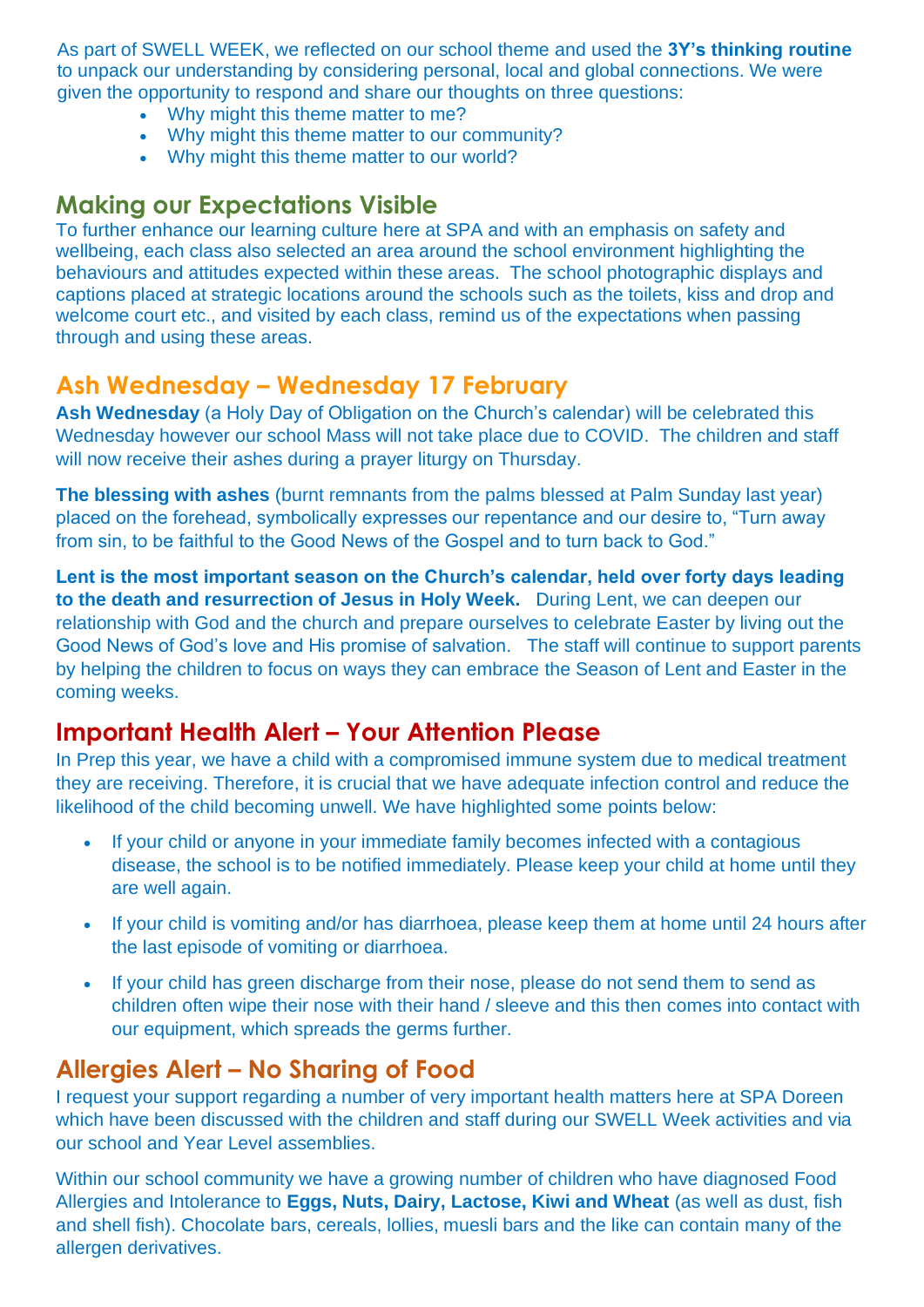**The reaction to eating or contact with these allergens can be quite severe and even potentially life threatening.** We believe that it is our responsibility to alert the whole school community to this situation and work together to ensure the safety of these children.

#### **No Pets onsite**

Families are also reminded that **PETS (however tame and muzzled) are not permitted on our school site** to avoid to reduce the risk of an unexpected physical encounter with a toddler, child, adult or another pet. Our children at SPA already have the benefit of enjoying the company of our two school pet dogs during the school week who are cared for by Laura V, our Science Specialist teacher and a renowned dog therapist who you can also listen to each Saturday on Radio 3AW.

#### **A Severe Allergic Reaction**

**In the event of a severe allergic reaction, our Emergency Management Plan** (in strict accordance with medical advice and guidelines) will be activated and **may include the use of an epi-pen(adrenalin) for children** (with a medical plan) and an ambulance being called.

Each year our staff undertake an accredited First Aid training course which includes dealing with anaphylaxis, asthma, diabetes and CPR using a defibrillator. **A portable Automated External Defibrillator (AED) which is located in our first aid room** is available to the school community in an emergency.

It is not only the eating of these allergens that is a problem, but also cross contamination: traces left on hands, skin, breath, clothing, furniture and fittings and close contact with others who have eaten these allergens. We are asking you to be mindful of what you provide in your children's lunchbox and encourage you not to include these allergens in any way.

#### **Please Refrain from Bringing…**

As an added precaution, **I request families to refrain from bringing food containing nuts (including Nutella to avoid confusion), peanut butter, eggs and kiwi fruit to school.** As I've mentioned to the children, I also enjoy eating these types of food including peanut butter so I eat them at home to avoid the risk of affecting someone's health and well-being.

### **No Sharing Food Policy**

**Within our school there is no sharing of food and no food is to be taken outside.** Please discuss this with your children and also talk to them about the importance of not sharing food. In the SPARKLE Kitchen/Garden Cooking Program, the children use egg-free, nut-free and dairyfree ingredients to minimise risk and to ensure that it is safe for everyone. (Parents of children with severe allergies need to meet with Chef Lisa to discuss their child's particular food allergies).

#### **Nude Food School**

Please remember that **as a NUDE FOOD school** we place an emphasis on healthy food, healthy eating habits and sustainability and we insist that all wrappers and packaging are left at home to minimize our carbon footprint by using Tupperware type containers. On the occasion when a child need to bring food in a wrapper, **they are expected to take the wrapper home.** As the children eat their play lunch and lunch in their learning areas under the supervision of staff, **they are not permitted to take their food/snacks outside into the play areas as there are no bins outside.**

#### **Birthdays at School**

We understand the importance of celebrating **birthdays and many families bring a special treat for the whole class or sometimes Year Level to enjoy at the end of the school day.** 

Some families will invite a select few friends to their **child's birthday party** while others make sure to invite the whole class. **If this is the case and parents wish to send an invitation through the school, please be discreet to ensure that other children don't feel left out.** Most parents ask the classroom teacher to give them to the children with a minimum of fuss and alleviating a fuss.